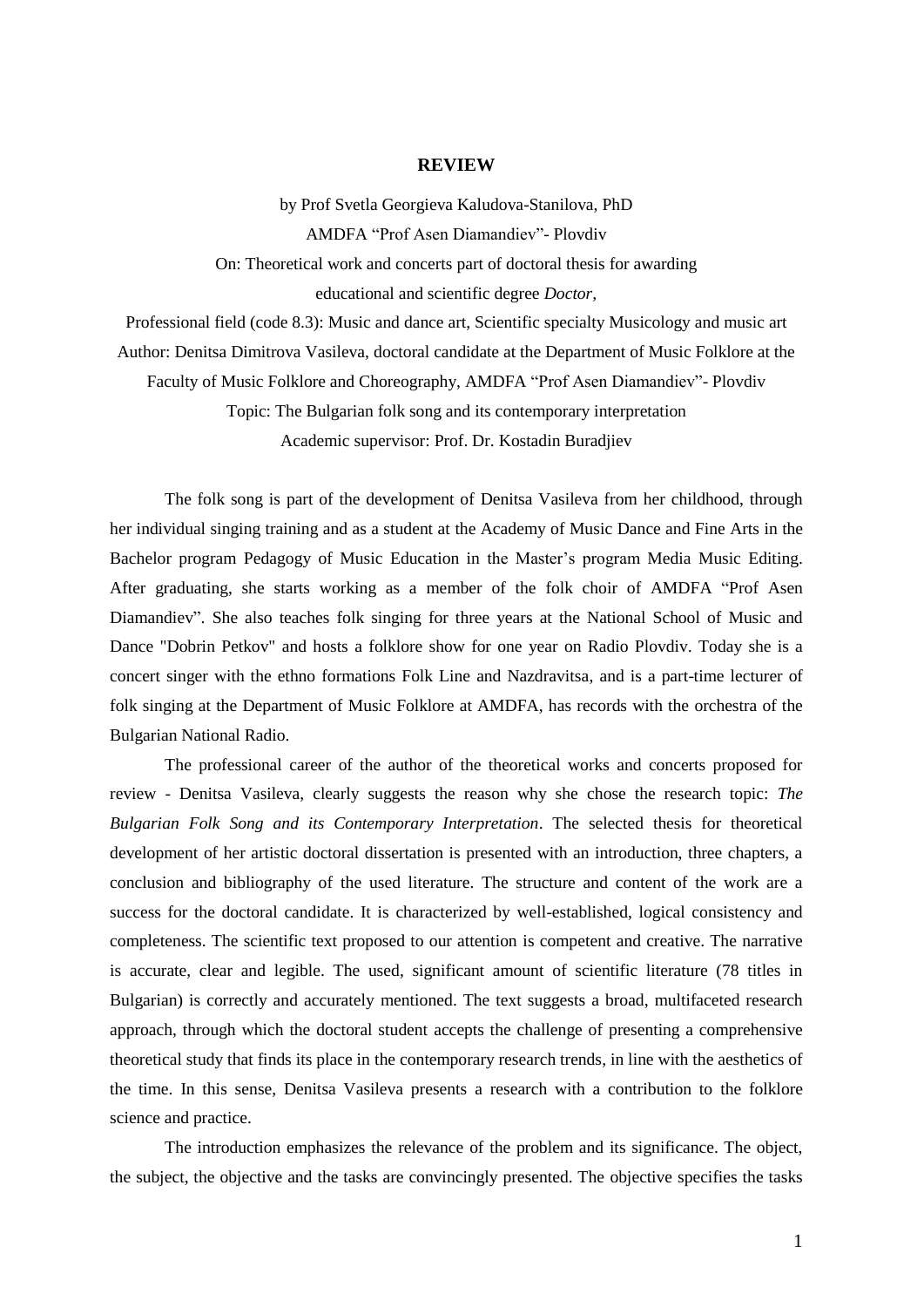that structure the individual chapters in theoretical and applied aspects. The clearly and precisely formulated methodological framework finds expression in the methods: analysis, comparison and synthesis, and in the artistic part: stage conceptuality, audiovisual demonstration, modern aestheticization and subjective interpretation.

Although brief, the literature review analyzes, groups and systematizes very diverse theoretical sources, on which the dissertation draws useful summaries and conclusions and makes its additions with practical applicability. This is the first dignity of work, which is the result of purposeful and thorough work.

The first chapter offers many facts that describe a number of influences on the origin and development of the folk song. This process is traced from the tradition to the modern times, logically beginning with lamentations - the mourning songs called by the doctoral candidate "lamenters". Together with the nursery rhymes, they are the foundation of the improvisational singing skills. Here, through a narrative approach, the ancient traditional song practice is presented. A theoretical classification of the songs by theme, form and structure is offered. The emphasis is on their basic importance for a change in the approach to the prototype and the performing practice in the ratio: tradition - modernity. The melody and the ornamentation are analyzed as one of the adaptive elements of the folk song, the development of which is a result of the vocal technique and the interpretation of the individual singer.

The research establishes a change not only in the melodic line, metro-rhythmic structure and lyrics, in the approach of the composers, but also in the increase of the audience requirements to the performing skills of the singers and the culture of sound. Based on these statements, Denitsa Vasileva draws her conclusion "gradually the folk song was seen as an aesthetic category". Thus she draws the conclusion about the adaptability of the folk songs to modern times

The second chapter "The role of institutions for the development of the folk song" pays special attention to the education centers, media and ensembles. The popularization of the folk song with its musical-regional specifics on the concert podium, through the air of the National Media, the recording industry, educational institutions and choral music, lead to the development and change of melodies. Very valuable for the work are the reflections on the approaches of different composers to traditional models and their development to larger music forms. In section II.2 "Folk song and dance ensembles - a kind of engine of evolutionary processes", the candidate explains the popularization of the music folklore, through a collective way of making music in ensembles and stage performances. For Vasileva, this is "a new way of interpreting the folk song" (p. 67). An important place in the research is given to the compositional style and approach to the folk melody by prominent composers. At the center of the research is the musical form and structure, in which the musical theme and the texture are developed, the logical connection between the melody, ornamentation and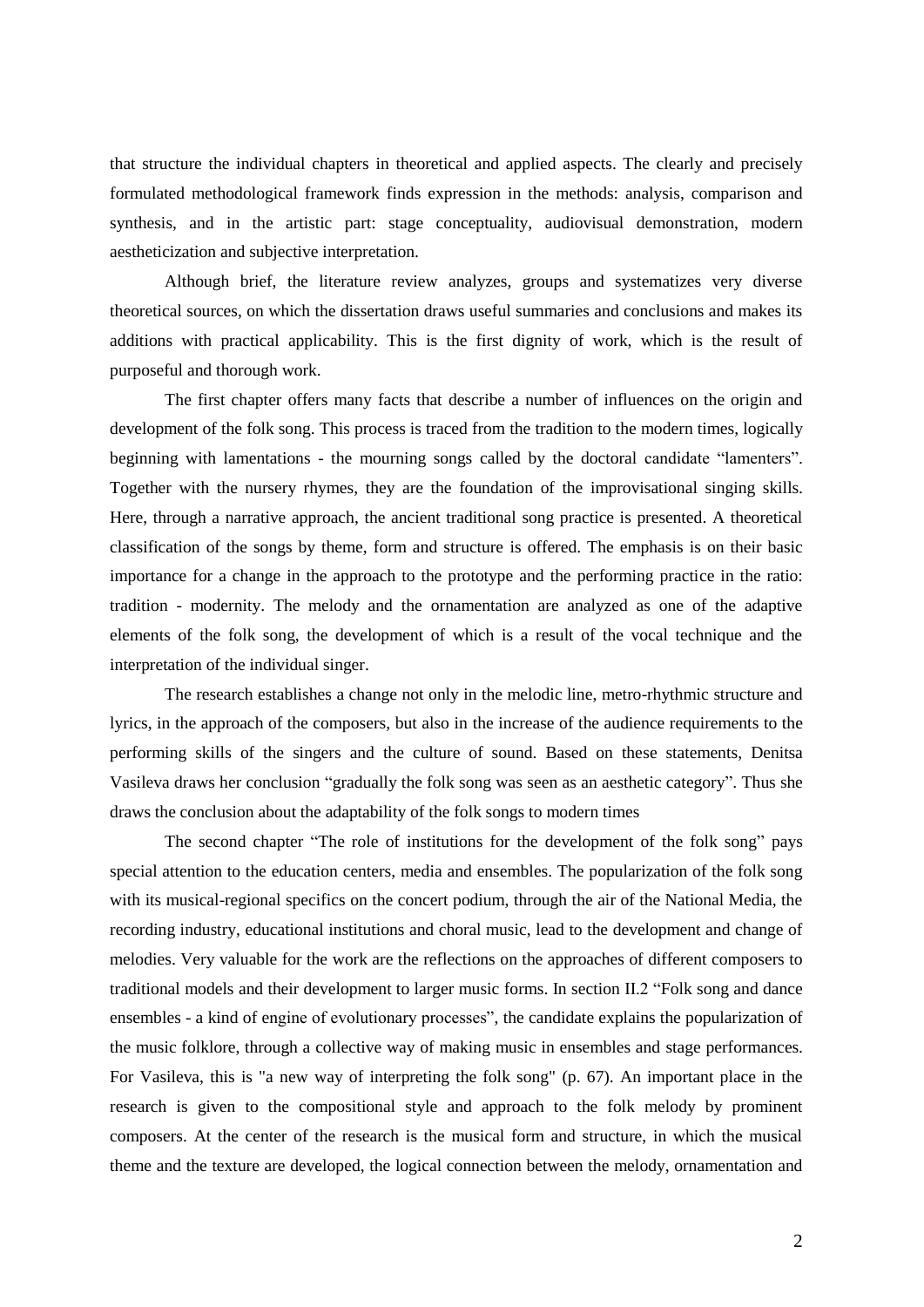performing technique of the singers is sought. After a thorough analysis, significant conclusions have been made regarding the means of expression in the songs, the compositional language and the manners of performance, differentiated in the different musical and folklore areas.

Important for the theoretical research is the information given about the career, repertoire and vocal technique of emblematic singers and their contribution to the development of the folk song, as well as the influence of the instrumental accompaniment. The research proves that under the influence of arrangements for instrumental groups and orchestras, the folk song takes a new path of development. Instrumental improvisation influences the performances of the singers, as well as the melodies themselves, there is a sense of dependence and interaction between vocal, instrumental music and performing techniques, new approaches are sought through improvisation. "The enriched the folk song acquires a different artistic value, which becomes the basis for future folk singers" (p. 65). These findings of Denitsa Vasileva are a conceptual basis on which she builds the programs for six concerts, realized according to the requirements of the artistic and creative doctoral program. The conclusions made are in support of the chosen topic and the used research approach.

Valuable for the work are the reflections on the role and place of the folk song in the educational institutions, as centers for preservation and enrichment of the original songs to the maximum extent. The existing scientific and methodical literature supports the process of mastering the song, beyond the traditional forms of existence. Professional singers and instrumentalists are being trained to continue the path of preservation and evolutionary development of the national folklore heritage.

In the course of the research, the doctoral student focuses on the factors that influence traditional music and change it according to the aesthetics of the time. "This contributed by the singing competitions, the media and the collaboration with different world styles such as: jazz, classical, film music, pop, rock, etc. "All this creates a different intonation background and changes the primary sense of folklore" (p. 111). According to the author, instrumental music and style have the strongest influence. The main drivers are the "wedding orchestras" and the singers with outstanding improvisational talent. They bring changes to the melody and ornamentation, the mood and interval construction, ambition, form and structure. This inevitably imposes certain requirements on the musical and performing culture of the singers. "The folk singers, provoked by the complex improvisational skills of the instrumentalists, try and create sufficiently complex ornamental song patterns" (p. 84). The pursuit of a new "modern" sound also leads to some negative deviations from the original, regional characteristics, such as a mixture of stylistic features. Gradually, "author's songs based on folklore" appeared, through which a "new sound" was sought.

A merit of the dissertation is that each chapter ends with a summary and offers valuable conclusions that make the information in it practically applicable. By clarifying the issues related to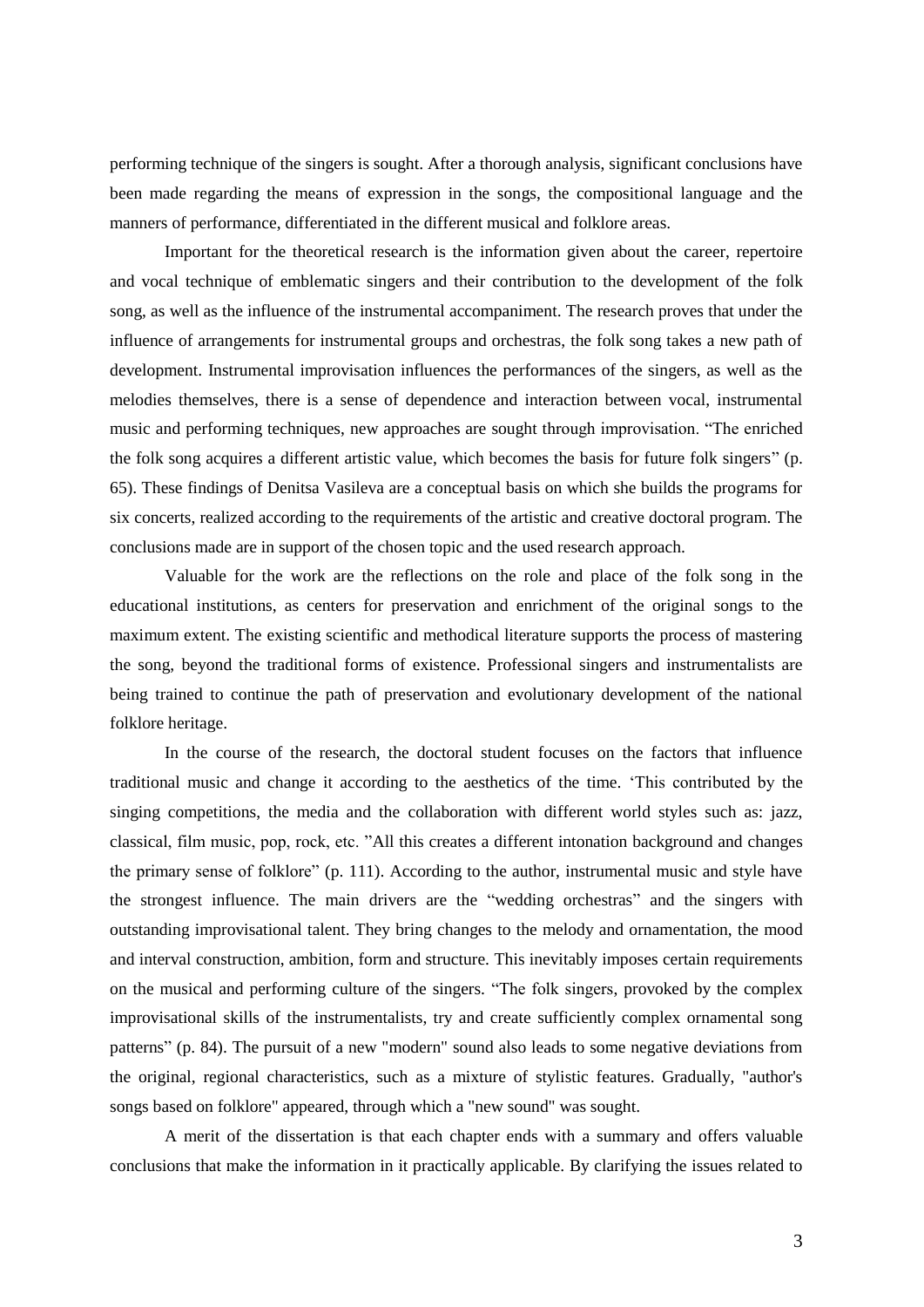the origin of the folk song, its stylistic features and the changes it has undergone in the stages of its development, reaching the present, the dissertation achieves its objectives. The conclusion summarizes its contributions, which are important for the enrichment of folklore science. The research successfully achieves its goals not only in theoretical terms, but it also achieves applied results, demonstrated through the repertoire of the concerts part of the doctoral studies. I fully accept the presented contributions of the work, which are analytically presented and reliably highlighted. Denitsa Vasileva has three publications in the period 2017-2019. As their topic is related to the dissertation and fully meet the requirements for obtaining the Educational and Scientific Degree "Doctor".

As part of the artistic and creative doctoral studies, the work includes six concerts performed by the doctoral candidate. The main line connecting the concerts is tracing the development stages of the folk song in time and its evolutionary changes, through a stage performance. The concerts are attached to the work on a CD with recordings, photos of posters and programs, as well as opinions from their discussions in the Department of Musical Folklore at AMDFA "Prof Asen Diamandiev". They are performed with different formations and orchestras:

- 1. First concert (01.03.2017, Studio One of Radio Plovdiv) Concert with the participation of the Folk Orchestra of the Bulgarian National Radio. Performance of original songs based on folklore.
- 2. Second concert (04.04.2018, Concert Hall of AMDFA "Prof Asen Diamandiev") Concert with the formation "Folk Line". Presentation of folk songs, through the unusual combination of folk and classical musical instruments, folklore from different regions of Bulgaria with pop and jazz elements.
- 3. Third concert (15.05.2019, Concert Hall, AMDFA "Prof Asen Diamandiev") Concert with the participation of the Academy Folk Orchestra. Presentation of emblematic songs of old masters from different folklore areas.
- 4. Fourth concert (28.01.2020, Concert Hall, AMDFA "Prof Asen Diamandiev"") "Lyrical choral masterpieces". Demonstration of singing abilities in various aspects of modern professionalism - as a soloist and as a chorister.
- 5. Fifth concert (29.11.2020, Concert Hall, AMDFA "Prof Asen Diamandiev") The concert aims to show the influence of wedding orchestras on folk songs.
- 6. Sixth concert (14.05.2021, Concert Hall, AMDFA "Prof Asen Diamandiev" Demonstration of the change in the traditional sound of the folk song under the influence of keyboard accompaniment.